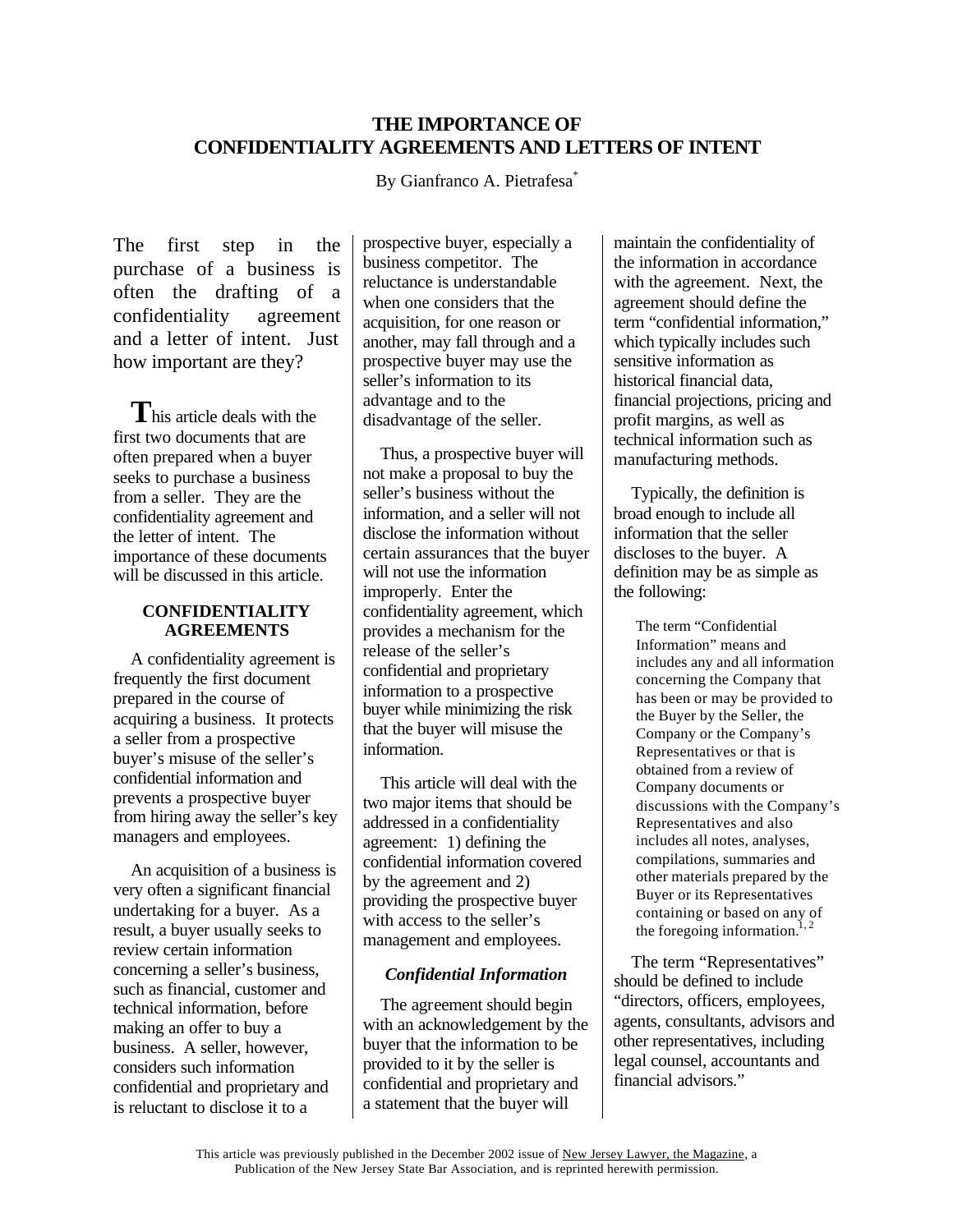The agreement then identifies who may have access to the confidential information and the extent of such use, as follows:

Buyer agrees that the Confidential Information will be kept confidential and will not be disclosed to any person except as permitted by the terms of this agreement. The Buyer may disclose the Confidential Information only to its Representatives who require the information for the purpose of evaluating whether to make a proposal to acquire the Company and who are advised of the confidential nature of the Confidential Information and the existence of this agreement. Buyer agrees that it will not use the Confidential Information for any other purpose or in any way detrimental to the Company.

The seller may fear that its business may be harmed if its competitors, suppliers and customers know that the company may be sold. If so, the seller should insist on a provision prohibiting the buyer from disclosing the fact that they are engaged in negotiations for the sale of the company.

A confidentiality agreement will contain certain exceptions to the buyer's obligation to maintain the confidentiality of confidential information, such as:

The Buyer is not obligated to maintain the confidentiality of the Confidential Information if it demonstrates that the information (a) was known to the Buyer prior to the Seller's disclosure of the same or (b) was or becomes publicly available through no fault of the Buyer or (c) must be disclosed as required by law.

Finally, the confidentiality agreement must address the buyer's return or destruction of the confidential information in the event that the acquisition does not take place. For example:

In the event the acquisition of the Company is not consummated, the Buyer (a) will return all Confidential Information to the Seller, including all copies and summaries of the same, and will destroy all notes, analyses, compilations, summaries and other materials containing or based on any of the foregoing information or (b) if agreed to by Seller, destroy all Confidential Information and certify in writing to Seller that all such information has been destroyed.

# *Access to Personnel*

A prospective buyer's evaluation of a seller's confidential information alone may not provide it with sufficient information to determine whether to make an offer to purchase. Therefore, a buyer will very often request to discuss matters with the seller's management and employees. The seller, however, may not want its employees to know that it is discussing a sale of the company. The seller may want to limit the buyer's contacts with its employees. The seller will also want to prevent the buyer from hiring its employees in the event that sale does not take place. As a result, these issues should be addressed in the confidentiality agreement. A simple provision would provide:

The Buyer will not communicate with any employee of the Seller concerning the Confidential Information without the prior written consent of the Seller. The Buyer will not, for a period of one year, solicit or recruit the employees of the Seller.

The preceding addresses the key provisions of a confidentiality agreement. The confidentiality agreement may also include provisions found in other agreements, such as remedies for breach of the agreement, governing law, and jurisdiction and venue to resolve disputes under the agreement.

# **LETTERS OF INTENT**

A letter of intent is usually the second document prepared in the course of acquiring a business. It is typically entered into between a buyer and a seller of a business after the first round of negotiations.

There are number of reasons why the parties may use a letter of intent. First, it allows the parties to summarize the key terms and conditions of the transaction, thereby reducing or even eliminating future misunderstandings during negotiations of the definitive transaction documents. A well prepared letter of intent can be used as a blueprint to prepare the transaction documents. A letter of intent also identifies problems (or deal-breakers) in the early stages of the negotiations, before incurring the costs of negotiating the transaction documents and performing due diligence on the seller. It is best to address any problems early on because if the parties cannot summarize the key terms and conditions in a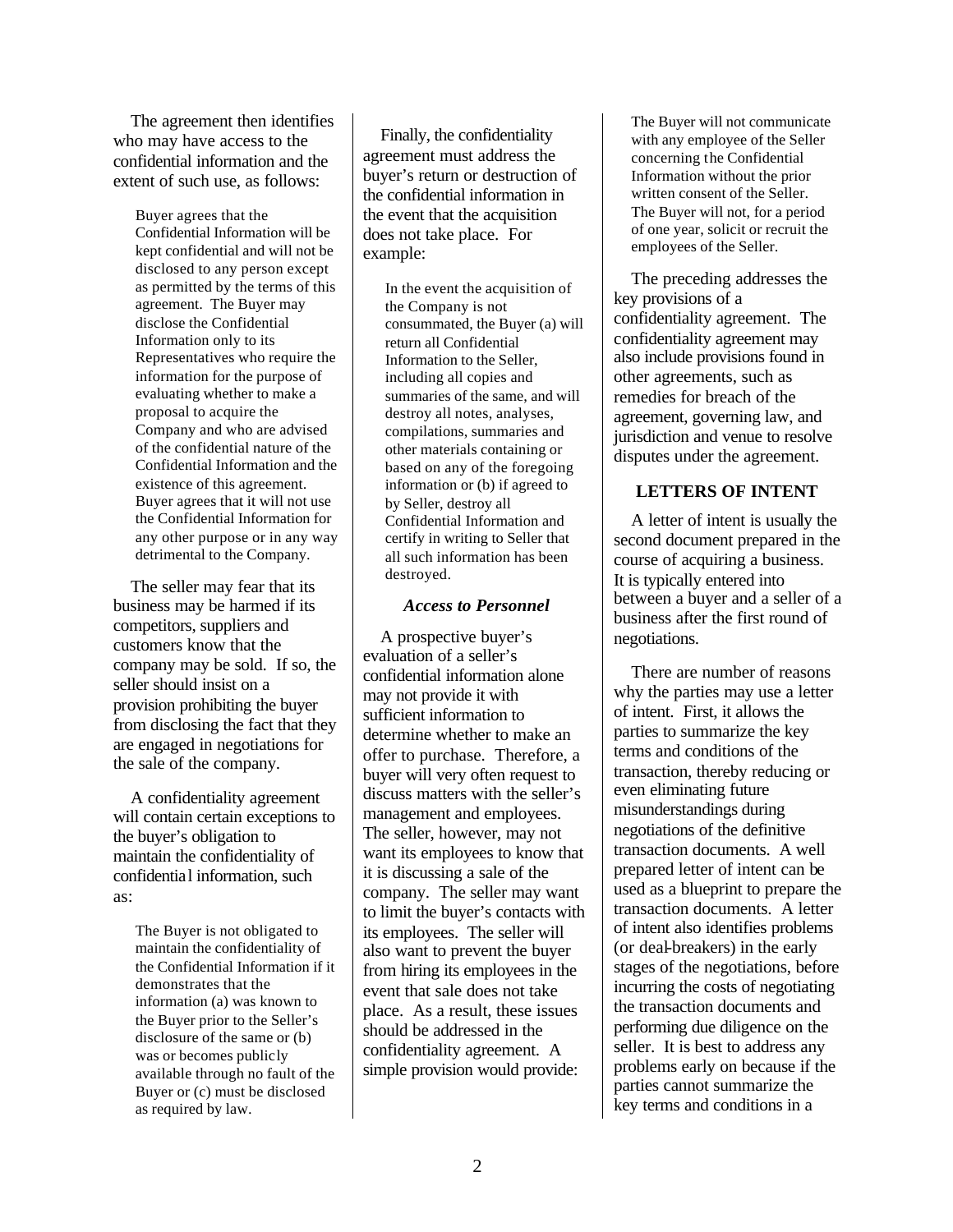letter of intent, then they will undoubtedly have a problem when negotiating the transaction documents.

Next, if the period of time between the signing of the letter of intent and the closing of the transaction is significant, the letter of intent can govern the parties' relationship during this time period. The time period can be significant depending on, for example, the scope of the buyer's due diligence, the negotiation of the transaction documents, and the number of third party consents or approvals to be obtained by the parties.

A buyer can use a letter of intent to provide information to a lender to obtain financing for the acquisition. In addition, the parties may need to comply with certain regulatory requirements, such as the Hart-Scott-Rodino Antitrust Improvement Act. Again, a letter of intent can be used for this purpose. Under the Act, the parties cannot close on a transaction until the expiration of the required waiting period. If the parties submit a letter of intent to satisfy Hart-Scott-Rodino filing requirements, then they can perform due diligence and negotiate the transaction documents during the waiting period.

Notwithstanding the foregoing, *some* attorneys believe that the advantages of a letter of intent are outweighed by the *possible* disadvantages. One possible disadvantage is that a court may find that certain terms of the letter of intent, which the parties intended to be nonbinding, are binding. The other possible disadvantage is that the

parties will spend too much time negotiating the details of the letter of intent and that this time should be used to negotiate the transaction documents. However, the first concern can be addressed by clear language in the letter of intent. The second concern can often be dealt with by a candid discussion between the parties' counsel on the purposes of a letter of intent, noted above.

#### *Contents of Letters of Intent*

A letter of intent may be short, describing only the key terms and conditions of the transaction, or long, containing a comprehensive description of the transaction. This will obviously depend on the amount and complexity of the transaction.

**Structure of Transaction***.* A letter of intent should include a description of the transaction. For example, whether it will be structured as a merger, a stock purchase or an asset purchase. It should also include a description of any specific assets or liabilities excluded from the transaction, regardless of how it is structured.

**Price and Payment Terms***.* A letter of intent should set forth the purchase price (if known) or the method for determining the purchase price, and any adjustments to the same. It should address payment terms; that is, whether the purchase price will be paid in cash, notes, securities, or a combination of the same. It should describe any indemnification obligations of the seller and any amount of the purchase price to be held in escrow. It should also address

any required employment agreements for the seller's employees and non-competition agreements for the selling shareholders.

**Conditions**. A letter of intent should describe any conditions that must occur before closing; for example, financing to be obtained by the buyer, satisfactory due diligence by the buyer, consents to be obtained from third parties (such as landlords), receipt of approvals from directors and shareholders, and any necessary approvals to be obtained from regulatory agencies.

**Due Diligence**. A letter of intent will outline the scope of and procedures for the buyer's due diligence of the seller's business. A simple provision setting forth the parties' respective due diligence rights and obligations is:

> The Seller will cooperate with the Buyer's due diligence investigation of the Company and will provide the Buyer and its Representatives with prompt and reasonable access to key employees and to books, records, contracts and other information pertaining to the Company (the "Due Diligence Information" $)^3$

**Confidentiality and Non-Solicitation**. A letter of intent should address the buyer's obligation to maintain the confidentiality of any confidential information provided to it by the seller as well as the buyer's prohibition of soliciting the seller's employees. If, however, the parties signed a confidentiality agreement containing these provisions, then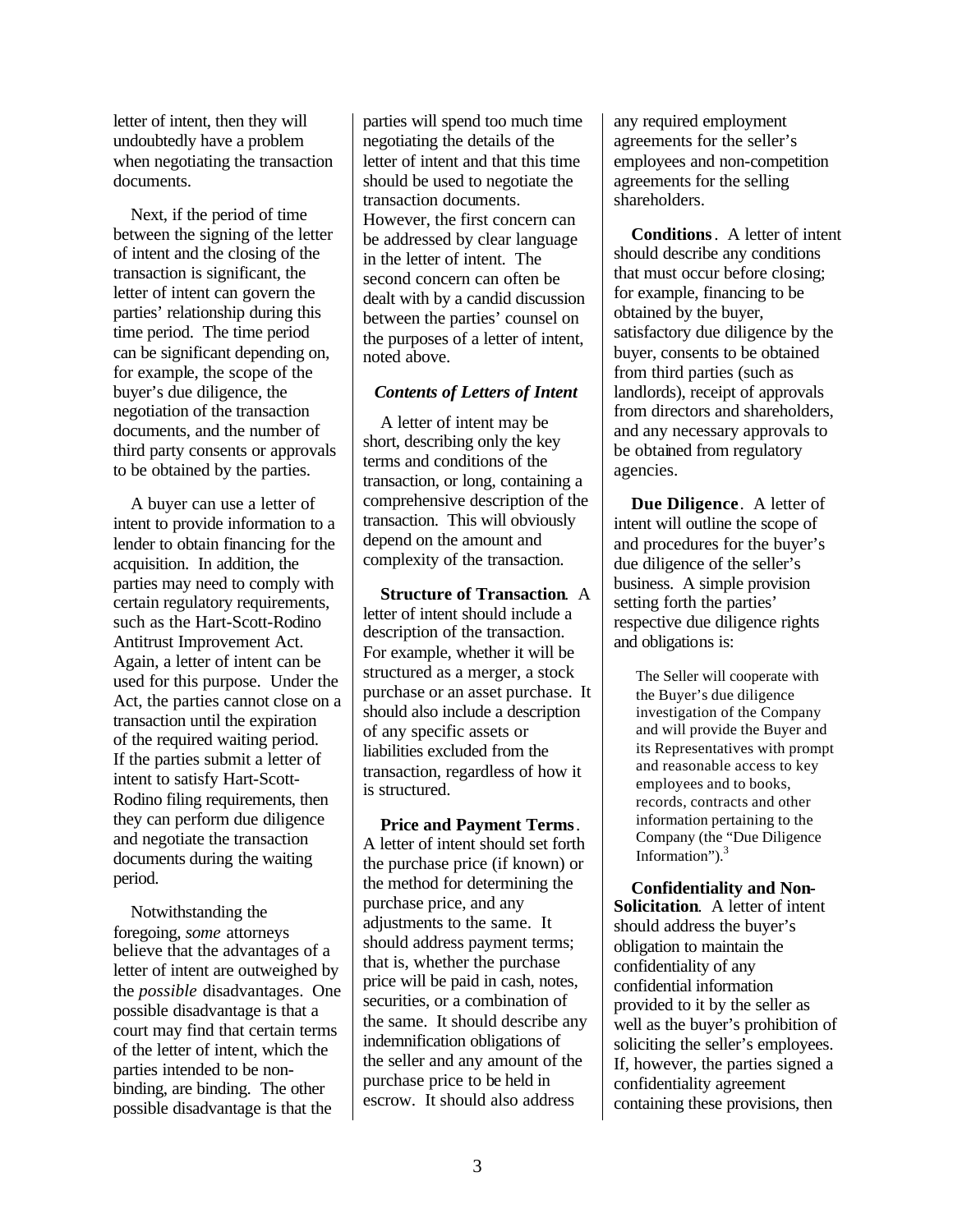the provisions may be incorporated by reference into the letter of intent. Many attorneys, however, prefer to repeat these provisions in the letter of intent.

**Other Provisions**. A letter of intent may describe the types of representations and warranties that will be required in the transaction documents. The buyer should also insist on a provision obligating the seller to conduct its business in the ordinary course and to avoid any extraordinary transactions between the time the letter of intent is signed and the time of the closing of the transaction.

**Exclusivity**. A buyer may desire a provision requiring the seller to deal exclusively with the buyer (a "no-shop" provision). It may also include a provision entitling the seller to a fee in the event that the buyer decides not to proceed with the transaction (a "break-up fee" provision). For example:

For a period of 120 days from the signing of this Letter of Intent, the Seller will not, directly or indirectly, solicit or entertain offers from any other Person relating to the acquisition of the Company, whether by purchase, merger, consolidation or otherwise.

If for any reason the acquisition of the Company is not consummated, the Buyer will pay to the Seller a break-up fee which will equal the sum of one percent (1%) of the purchase price, plus the Seller's expenses in connection with the negotiation of the acquisition.

**Miscellaneous Provisions**. A letter of intent will also include

the customary but necessary provisions, such as governing law, jurisdiction, termination of the letter of intent and each party bearing its own expenses.

# *Binding vs. Non-Binding Provisions*

Whether a letter of intent is intended to be binding or nonbinding, or whether certain provisions are intended to be binding and others non-binding, is perhaps the most litigated issue involving letters of intent. Most often, the parties do intend certain provisions to be binding while other provisions nonbinding.

For example, the parties do intend that the provisions requiring the buyer to maintain the confidentiality of the seller's confidential information and prohibiting the buyer from soliciting the seller's employees will be binding even if they do not enter into transaction documents. Likewise, the parties do intend that provisions requiring the seller to deal exclusively with the buyer and entitling the seller to a fee in the event that the buyer decides not to proceed with the transaction will be binding. Also, provisions dealing with such issues as governing law, jurisdiction and termination of the letter of intent will be binding.

However, those provisions outlining the key terms and conditions of the transaction (the "deal points"), such as purchase price and payment terms, are often not intended to be binding until they are in the transaction documents. That is, the parties

do not intend to have a binding agreement until they sign the definitive transactions documents. Obviously, these are the provisions that time and again lead to litigation.

To minimize, and ideally to prevent, such disputes, letters of intent are frequently divided into two distinct sections, one containing the binding provisions and the other the nonbinding provisions. Alternatively, or additionally (a "belt and suspenders" approach), a well-crafted letter of intent will include a provision specifically identifying the provisions intended to be binding and nonbinding. For example:

Except for Paragraphs 3, 4, 5 and 7 of this letter of intent, this letter of intent is not binding upon either the Buyer or the Seller, and is subject to the negotiation and execution of the Transaction Documents between the Buyer and the Seller. Paragraphs 3, 4, 5 and 7 are binding upon the Buyer and Seller whether or not the parties enter into the Transaction Documents and will survive the termination of this letter of intent.

In addition, letters of intent that are not intended to be binding regularly include a provision that the parties will use their best efforts to enter into the transaction documents. This type of provision is used as further evidence that the letter of intent was not intended to be a binding agreement. An example of such a provision is as follows:

The parties will negotiate in good faith and use their best efforts to execute the Transaction Documents as expeditiously as possible and close the transaction